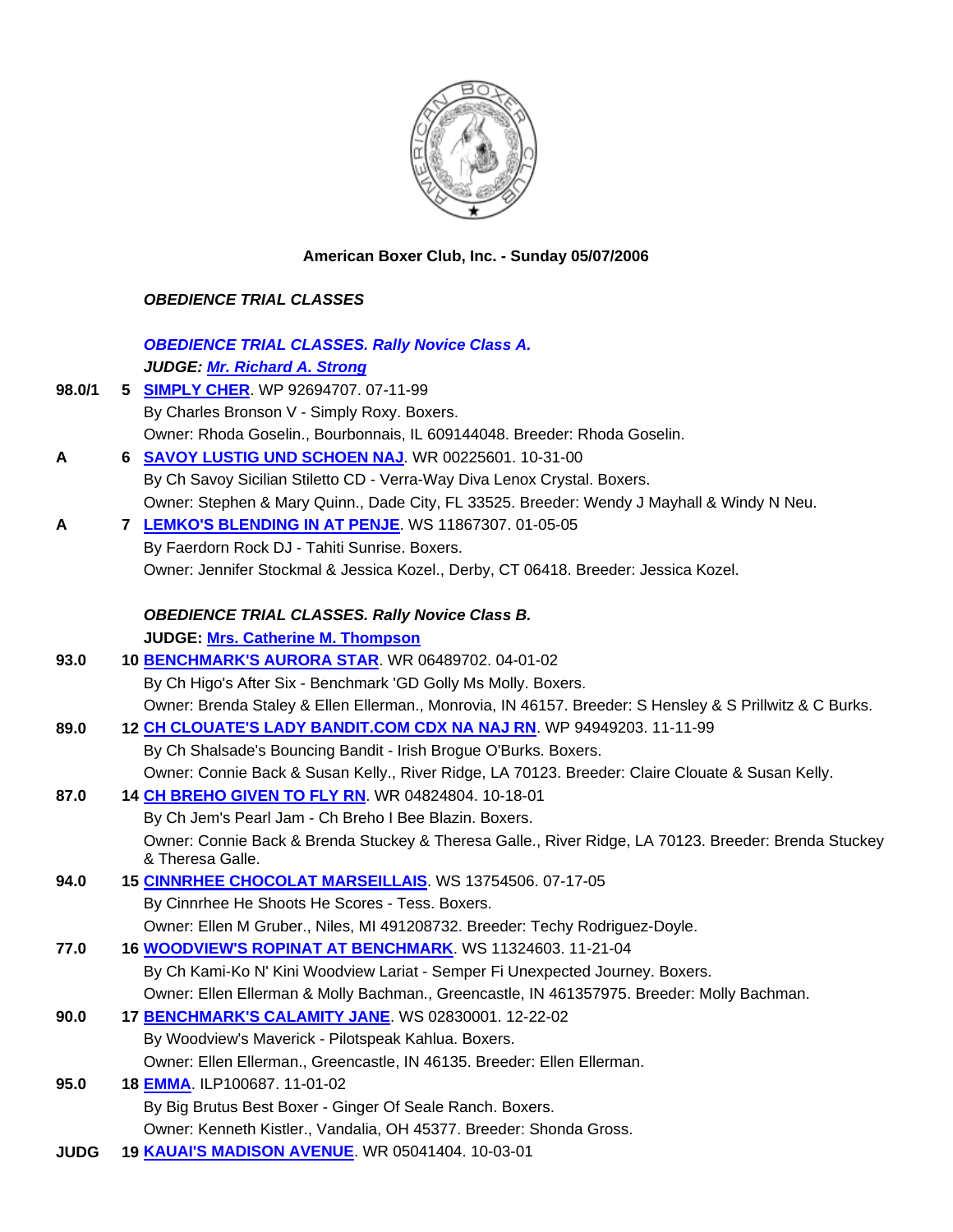|         | By Ch Rasilons Tangos Talisman - Winlands Madison. Boxers.                                                                       |
|---------|----------------------------------------------------------------------------------------------------------------------------------|
|         | Owner: Karen Sue Kent., Defiance, OH 43512. Breeder: Mary D Cline & Charles W Coull & David A Cline.                             |
| 94.0    | 20 SAVOY SICILIAN SCHATZ QUINN CD NAJ. WP 93663201.09-04-99                                                                      |
|         | By Ch Savoy Sicilian Stiletto - Dorado's A Love Story. Boxers.                                                                   |
|         | Owner: Stephen & Mary Quinn., Dade City, FL 33525. Breeder: Lida Mae Schwetz.                                                    |
| 88.0    | 22 MISS BIG BERTHA FROG STOMPER. ILP154736. 12-24-01                                                                             |
|         | Boxers.                                                                                                                          |
|         | Owner: Tracy Kinney., Batavia, OH 45103. Breeder: .                                                                              |
| 97.0    | 23 CH BANTA-REIGEL'S SIZZLIN SENSATION. WR 01055704. 01-09-01                                                                    |
|         | By Ch Suncrests Fifth Of A Nickel - Ch Banta Reigels Sizzlin Sensation CD. Boxers.                                               |
|         | Owner: Jo Ann Haberl & B J Barnhart., Brooksville, FL 34601. Breeder: Mary Banto.                                                |
| 95.0    | 24 <b>ENCORE'S JAVA JOLT CDX NA</b> . WR 02973404. 03-28-01                                                                      |
|         | By Ch Berlane's Causin An Uproar CDX - Ch Encore's Allure. Boxers.                                                               |
|         | Owner: Kay Chandler., San Jose, CA 95123. Breeder: Cheryl Cates.                                                                 |
| 99.0/3  | 25 HABERL'S HEARTACRE'S U GOT IT. WS 10993904. 11-04-04                                                                          |
|         | By Ch Josha's Linebacker CD - Ch Banta-Riegel's Sizzlin Sensation CD. Boxers.                                                    |
|         | Owner: Dr James Kilman & Priscilla Kilman & Jo Ann Haberl., Grove City, OH 431239198. Breeder: Jo Ann                            |
|         | Haberl & B J Barnhart.                                                                                                           |
| 90.0    | 26 BRAVO'S DEBUTANTE CD. WP 88421602. 11-01-98                                                                                   |
|         | By Ch Heart Acres Escort In Black - Box Run's Promise V Kiebla. Boxers.                                                          |
|         | Owner: Joyce G Campbell DVM., Tulsa, OK 74107. Breeder: Joyce G Campbell DVM & Susan H Finley.                                   |
| 93.0    | 27 HARPO'S CERTAINCHARM D'JACQUET UD. WR 00094102. 07-10-00                                                                      |
|         | By Ch Jacquet's Bravo of Goldfield - Jacquet's Heilocentric CDX. Boxers.                                                         |
|         | Owner: Mary Nee & Karla Spitzer., Fairview Heights, IL 622083521. Breeder: Karla Spitzer & Scott Friedman.                       |
| 97.0    | 28 CH HIMASTER'S REGAL FIRE LORD CD. WP 86444604. 06-26-98<br>By Ch Bayview Strides Ahead - Ch High Crest's Chances Are. Boxers. |
|         | Owner: Korinne Vanderpool & Maggie Johnson., Frisco, TX 75035. Breeder: Maggie Johnson & Alma                                    |
|         | Pomeroy & Adrienne Baker.                                                                                                        |
| 98.0/4  | 29 HABERL'S HEART ACRE BLUESMAN. WS 10993903. 11-04-04                                                                           |
|         | By Ch Josha's Linebacker CD - Ch Banta-Riegel's Sizzlin Sensation CD. Boxers.                                                    |
|         | Owner: M Alencewicz & D Garrett & J Haberl & B J Barnhart., Montverde, FL 347563340. Breeder: JoAnn                              |
|         | Haberl & B J Barnhart.                                                                                                           |
| 99.0/2  | 30 DIXIE'S SOUTH'RN MAGNOLIA, CDX. WR 05854401. 01-24-02                                                                         |
|         | By Dixie's Breho Rebel Yell - Ch Dixie's Cajun Sunshine CD. Boxers.                                                              |
|         | Owner: Robin Vaughan., West Fork, AR 72774. Breeder: Robin Vaughan.                                                              |
| 93.0    | 31 CH KARMEL'S SOLAR FLARE V BENDICOR. WR 03573607. 06-28-01                                                                     |
|         | By Ch Arriba Tallsman Ego - Ch Catera's That's The Ticket. Boxers.                                                               |
|         | Owner: Ann Campbell., Knoxville, TN 37914. Breeder: Karin Wilson.<br>32 LAR-SAN'S DIAMONDS N PEARLS. WP 96378201. 01-18-00       |
| 100.0/1 | By Ch Hi-Tech's Aristocrat - Ch Noble Hearts Jewel Of Lar-San CDX RN. Boxers.                                                    |
|         | Owner: Larry W Stogner & Susan G Stogner., Knoxville, TN 37920. Breeder: Larry W & Susan G Stogner.                              |
| 77.0    | 34 ROVER'S YELLOWBRICK ROAD CD. WP 72228106. 07-19-96                                                                            |
|         | By Ch Hausse Aron - Ch Rover's Solo Of Box M CD. Boxers.                                                                         |
|         | Owner: Helena Bell., San Jose, CA 95123. Breeder: Helena Bell & Jennifer Oki.                                                    |
| 96.0    | 36 CH FIRESTAR'S INDIAN SUMMER CD. WS 01666905. 08-29-02                                                                         |
|         | By Ch Storybooks Rip It Up - Ch Firestar's Carnival. Boxers.                                                                     |
|         | Owner: Sandra J Johnson & Diane E Boyle., Chicago, IL 60629. Breeder: Diane E Boyle & Elizabeth J                                |
|         | Cavanaugh.                                                                                                                       |

*OBEDIENCE TRIAL CLASSES. Rally Advanced Class A.*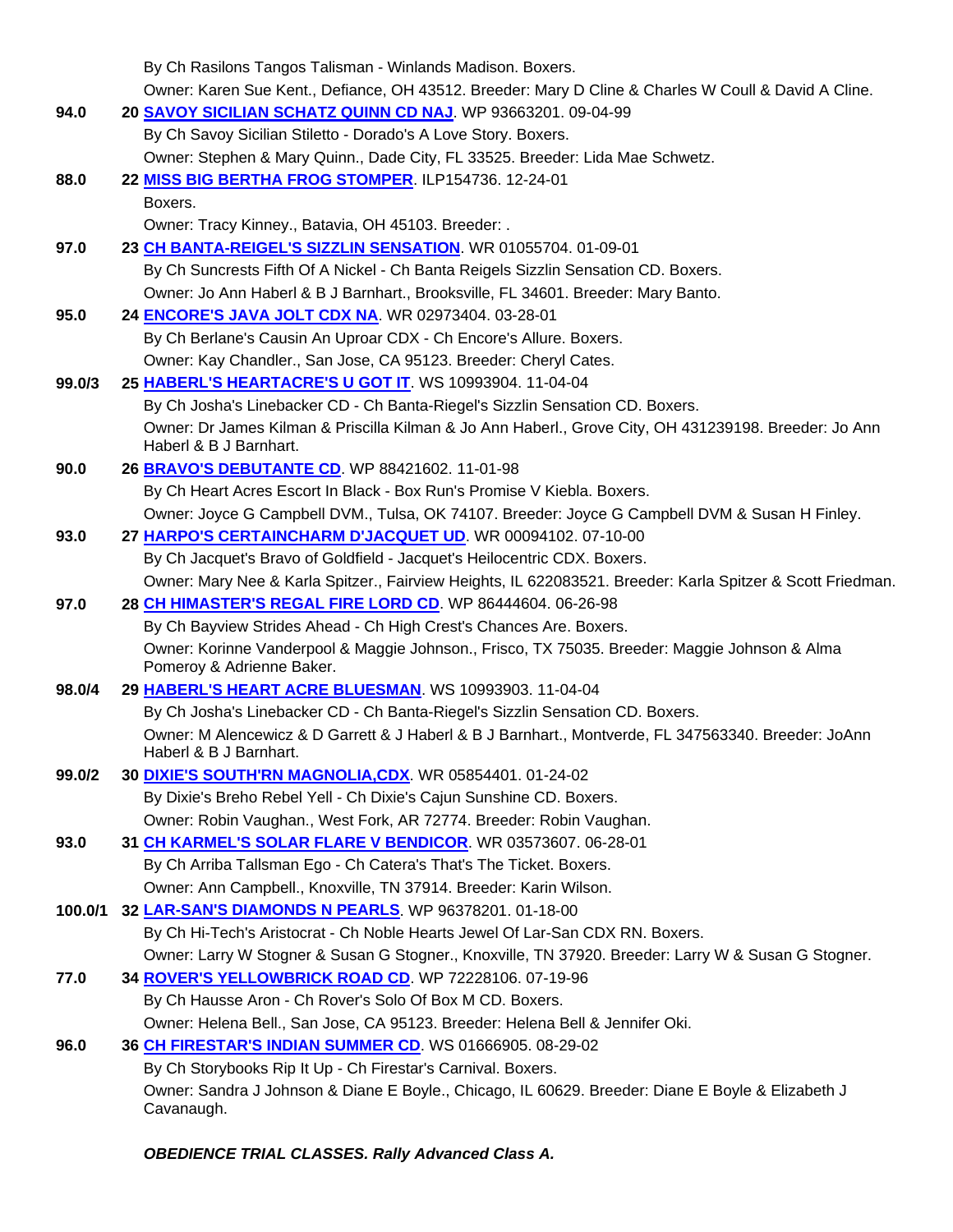**JUDGE: Mrs. Catherine M. Thompson** 

| 71.0/2 | 35 CH ELANWOOD'S POLITICAL AMBITIONS WP 98510402.06-08-00                                                          |
|--------|--------------------------------------------------------------------------------------------------------------------|
|        | By Ch Valley High's Picasso - Ch Elanwood's Just Fancy. Boxers.                                                    |
|        | Owner: N Kuhlemeier & B Bancroft & B VanGuilder., Afton, MN 55001. Breeder: Bliss Bancroft & Bliss Van<br>Guilder. |
| 96.0/1 | 37 PENNY RN. ILP152409. 04-08-04                                                                                   |
|        | By Running Deer - . Boxers.                                                                                        |
|        | Owner: Sandra Kislter., Vandalia, OH 45377. Breeder: .                                                             |
| A      | 38 BRAVO'S MASQUERADE CD OA OAJ RN. WP 97268105. 03-27-00                                                          |
|        | By Ch Heart Acres Escort In Black - Ch Box Run's Prophesy V Kiebla. Boxers.                                        |
|        | Owner: Ellen M Gruber., Niles, MI 49120. Breeder: S Finley & J Campbell DVM.                                       |
|        | <b>OBEDIENCE TRIAL CLASSES. Rally Advanced Class B.</b>                                                            |
|        | JUDGE: Mr. Richard A. Strong                                                                                       |
| 96.0/3 | 11 JOSEPHINE VON BACHBETT VCD2 CDX OA AXJ TD. WS 00175503. 01-21-02                                                |
|        | By Ivo Vom Hafen - Xenia Von Sparta VCD1 CDX. Boxers.                                                              |
|        | Owner: Renee & Terry Basye., Beloit, WI 53511. Breeder: Cathy Hubert Markos.                                       |
| 99.0/1 | 21 <b>ENCORE'S VANITY FAIR NA NAJ.</b> WS 02865403. 01-02-03                                                       |
|        | By Ch Encore's Judgment Day - Encore's Kaleidoscope. Boxers.                                                       |
|        | Owner: Kay Chandler & Cheryl Cates., San Jose, CA 95123. Breeder: C Cates & B Aikenhead & E Melzer &<br>Cutler.    |
|        | 40 CH TEALCREST'S PENNYS FROM HEAVEN CD RN OA NAJ. WR 05194901. 10-12-01                                           |
|        | By Ch Bee-Vee's What You Say - Teryl's Just Call Me Angel. Boxers.                                                 |
|        | Owner: Jill Hootman., Clarksville, TN 37040. Breeder: Jill Hootman.                                                |
| 92.0   | 41 JAKOB II CDX RN NA OAP NAJ OJP. WP 88392901. 11-16-98                                                           |
|        | By Dupart Zethos V Adeltrots Two - Duchess Black Velvet. Boxers.                                                   |
|        | Owner: Renee & Terry Basye Jr., Beloit, WI 535113838. Breeder: Johanna Ford.                                       |
| 79.0   | 43 DERRAE'S EZEKIEL. WP 88815402. 11-05-98                                                                         |
|        | By Ch Merrilanes Derrae Lazer Beam - Trefoil's Firebird. Boxers.                                                   |
|        | Owner: Susan Watts., Upper Black Eddy, PA 18972. Breeder: Larae Derr.                                              |
| 96.0/4 | 44 BENCHMARK'S JOE LOUIS CD OA MXJ RE. WP 98257603. 07-08-00                                                       |
|        | By Ch Encore's Rock Solid - Benchmark's Kwik Cash. Boxers.                                                         |
|        | Owner: Brenda & Charles Staley., Monrovia, IN 46157. Breeder: Ellen Ellerman & Jerra Ackerman.                     |
| 97.0/2 | 45 SEMPER FI STEALING HOME CD RN NA NAJ. WS 01295804. 07-17-02                                                     |
|        | By Ch Southgate's Judgement Day CD AX AXJ - Semper Fi Bryan's Song. Boxers.                                        |
|        | Owner: Dena M Hudson & Claudia S Clifton., Marietta, GA 30062. Breeder: Claudia & Mike Clifton.                    |
| 95.0   | 47 ARABY AMERICAN HERO CD. WS 01884308. 09-11-02                                                                   |
|        | By Arriba Talisman Abbracadabra - Araby Solitaire. Boxers.                                                         |
|        | Owner: Marti Patchell., Arlington, VA 22207. Breeder: Pat Dollar.                                                  |
| 95.0   | 48 MOLLYWOOD'S SUNSPOT OF EWO. WP 57292402. 08-22-94                                                               |
|        | By Ch EWO's Nice And Easy - EWO's Sadie Lian. Boxers.                                                              |
|        | Owner: Ann Campbell., Knoxville, TN 37914. Breeder: Danny & Vickie Long.                                           |
| 89.0   | 50 YATES ABSOLUTE PERFECTION CD, RE, AX, AXJ. WR 04865305. 09-21-01                                                |
|        | By Bacchus Koop Capone - Douthat's Daisy. Boxers.                                                                  |
|        | Owner: Jennifer Yates & Clint Yates., Baton Rouge, LA 70820. Breeder: John M. Douthat And E. Annette<br>Douthat.   |
| 89.0   | 51 SHERWOOD'S MILESIAN UDX RA MX AXJ WP 82222503. 12-11-97                                                         |
|        | By Ch Savoy Sicilian Stiletto CD - Ch Ruffian's Ruyan Of Sherwood UD. Boxers.                                      |
|        | Owner: Colleen Fleury., Prairieville, LA 70769. Breeder: Colleen Fleury.                                           |
| 95.0   | 54 SCHMIDT'S SLICK LADY'S BLK ONYX CD RN AX AXJ. WR 02536601. 04-20-01                                             |